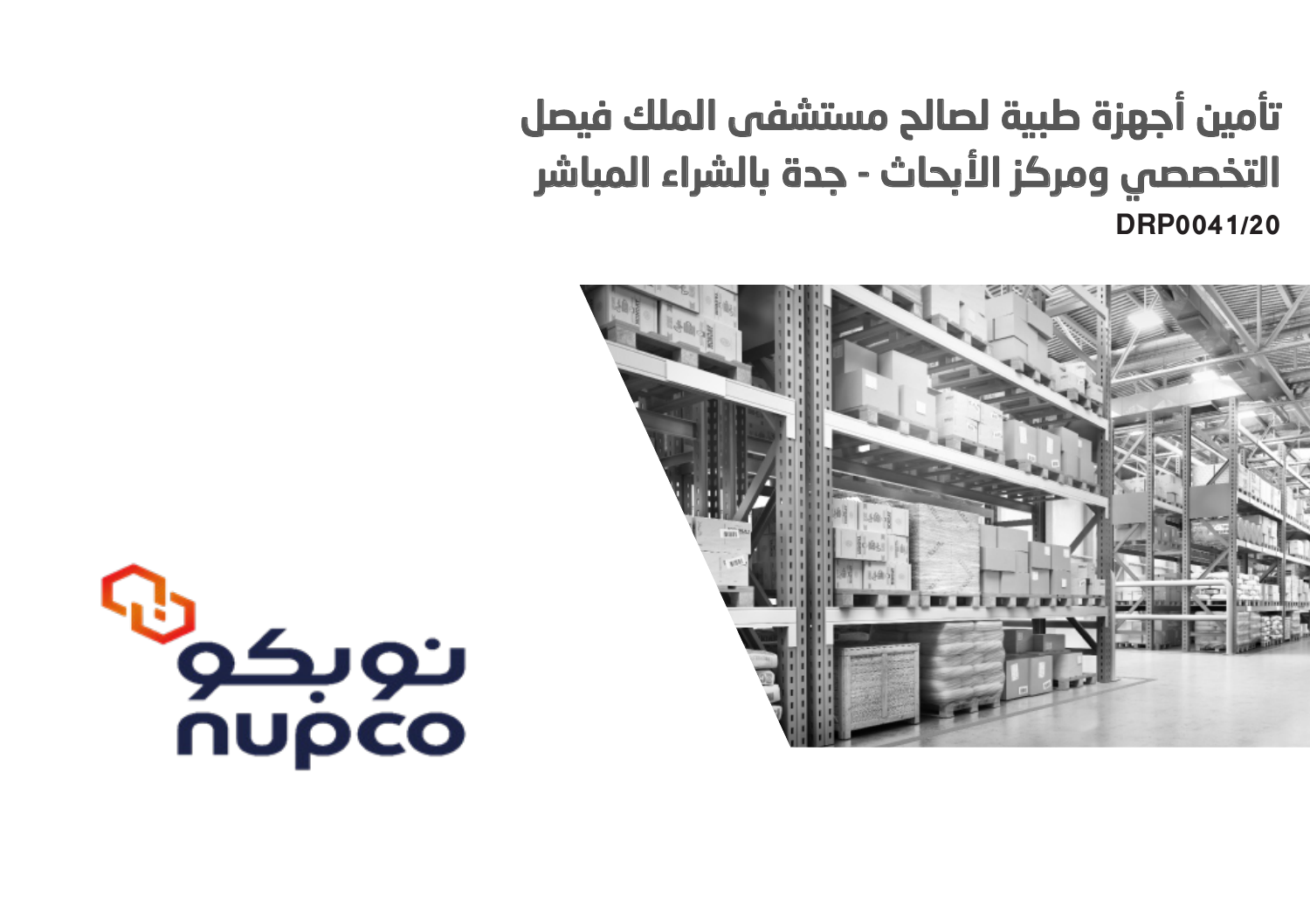## االشتراطات الالزمة لتقديم العروض :

الموعد النهائي لتقديم العروض هو يوم الخميس الموافق 1442/01/15هـ الموافق 2020/09/03م في تمام الساعة 4 ً عصرا.

-1 مطابقة العرض للشروط والمواصفات الفنية المطلوبة.

-2 يحق لشركة نوبكو تجزئة ترسية البند الواحد على أكثر من مورد متى ما كانت التجزئة تحقق مصلحة لنوبكو أو الجهات الصحية الحكومية.

3 ً - أن يكون المنتج مسجال لدى الهيئة العامة للغذاء والدواء )SFDA )مع إرفاق شهادة التسجيل الدالة على ذلك.

-4 االلتزام بتوريد كامل الكميات لمستشفى الملك فيصل التخصصي ومركز األبحاث - جدة خالل 8 أسابيع من تاريخ التعميد على أن ال يؤثر ذلك على أب عقود أو تعاميد سابقة.

0- يجب تقديم عرض السعر الإفرادي للبند وضريبة القيمة المضافة (إن وجدت) على ورق الشركة الرسمي.

-6 يجب االلتزام بالتسعير حسب الملف المرفق وعدم التعديل على صيغة الملف حيث سيتم استبعاد العروض المخالفة لذلك.

-7 تقديم كتالوجات مع توضيح رقم الكتالوج بالعرض المقدم على أن يتضمن تفاصيل وبيانات كاملة للمنتج المعروض.

-8 يجب تحديد المدة الزمنية لتوريد كل بند من خالل الخانة الخاصة بمدة التوريد في الملف األكسل المرفق.

-9 يتم تقديم العرض على الكميات التي يمكن اإللتزام بتوريدها حسب االشتراطات أعاله مع توضيح ذلك في العرض المقدم.

-10 يجب أن ال تقل صالحية العرض عن 60 ً يوما.

11 - يجب اإللتزام بتقديم ضمان نهائي بمبلغ %5 من إجمالي قيمة التعميد خالل فترة )10(أيام من تاريخ التعميد الصادر من الجهة الطالبة. -12 يجب تقديم عروض أساسية فقط وال تقبل العروض المرادفة.

-13 اإللتزام بشروط تقنية المعلومات المرفقة والخاصة بالجهة الطالبة.

-14 اإللتزام بالشروط واألحكام التالية: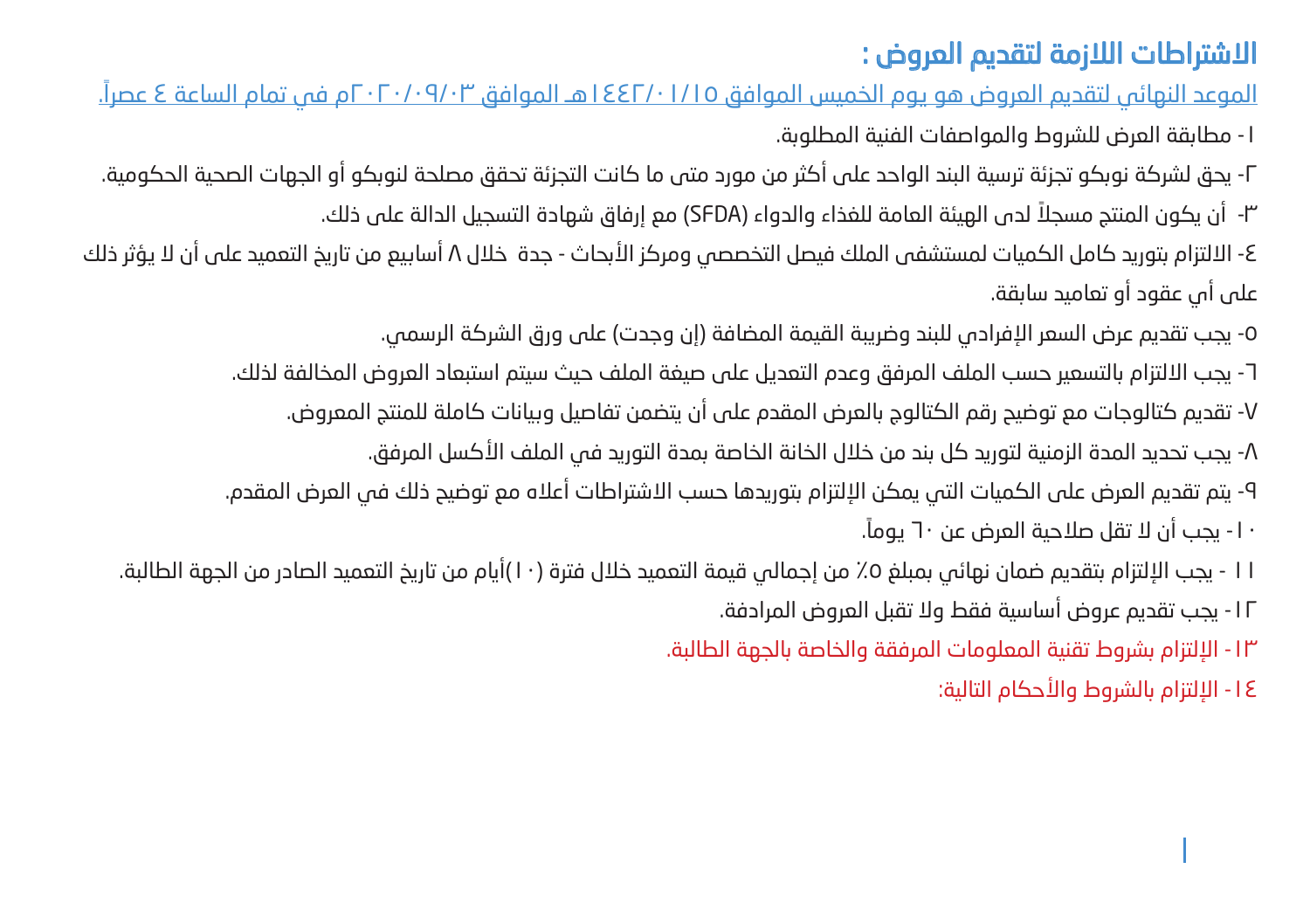1-The Supplier is responsible to provide a minimum of  $\begin{bmatrix} 2 \\ -2 \end{bmatrix}$  years full warranty commencing from the date of technical acceptance

2-The Supplier is responsible to provide Uninterrupted Power Supply (UPS) units with a capacity of (30) minutes backup time for all included Medical Foujoment within this scope of work

3-Response time of (24) hours for the supplier's engineer to arrive to the site during the warranty period from the time they receive officially the service request

4-Failure to respond to any service call within the contracted (24) hours response time shall entitle the supplier to add the delayed response time to the warranty period

5-The Supplier will quarantee the availability of a loaner unit in Jeddah whenever requested by the Hospital during the repair of any defective equipment

6-Voltage: 220V (Type F: Schuko Plug), Frequency: 60Hz, including medical-grade power cable: 16A

7-If applicable original software license to be provided and a back-up copy of the software for software driver equipment In addition any software service dongle(s), or passwords required for maintenance and troubleshooting are to be provided

8-Only for items # (11-15-35-77-80) The Supplier shall provide a factory-level service training for One Clinical Engineer/Technician at the factory or authorized training facility covering all associated expenses including visa fees, travel insurance, course registration, round-trip flight tickets, transportation, meals, and accommodation with no additional cost to the Hospital

9-The Supplier will quarantee to officially notify the Hospital of any equipment updates or model changes occurring immediately

before processing this order. Said notification shall grant the Hospital the option to purchase the upgraded or updated model. However, any safety upgrades (software or hardware) occurring during the warranty period shall be provided to the Hospital

10-One (1) complete operating manual (in English language) to be provided in soft copy, preferably

11-One (1) complete technical/service manual (in English language) including schematics, Preventive Maintenance (PM) procedure/checklist, troubleshooting quide, and recommended spare parts list as well as required Test Equipment. The manual is to be provided in soft copy, preferably, Letter from the manufacturer is required in case no technical/service manual is availble for customer use

12-Factory Quality Control Testing Certificate for each Medical Equipment to be submitted at the time of delivery validated by each serial number

13-Manufacturing/Production date not to exceed (1) one year at the time of delivery (Evidence document to be provided

14-The manufacturer will confirm that the equipment is approved by UL544 of IEC 60601-1 or equivalent for medical and dental equipment and UL 1262 for laboratory equipment or equivalent and will interface with appropriate building codes (i.e. NFPA 99 or equivalent

15-The manufacturer will confirm that the equipment and its accessories are not presently listed under any recall action or alert by an authorized testing or requiating agency, such as ECRI, FDA, BSI, SFDA or equivalent. In addition, the Hospital should be informed officially by the manufacturer throughout life expectancy of the equipment on any announced recall/alert

16-The Supplier must provide installation, set up, calibration, performance verification, Preventive Maintenance (during warranty period) which include all required labor, parts, PM kits, and supporting service reports

17-Failure to perform any Preventive Maintenance as recommended by the manufacturer and mutually accepted by Clinical Engineering Department shall entitle the supplier to 10% deduction from the estimated value of One vear service contract for the said equipment

18-On-Site user operational training session(s) to be conducted by a certified application specialist at the time of installation (or at a mutually agreed upon time) to be provided by the Supplier

19-On-Site technical/service training to be conducted by a certified engineer at the time of installation (or at a mutually agreed upon time) covering all technical areas needed to service and proactively maintain the purchased Medical Equipment

20-The Supplier shall quarantee to provide the Hospital support and the supply of spare parts for the period of at least (10) ten years after the date of end of production. The Supplier must inform the Hospital of the end of the production dates whenever announced

21-If the above technical/service training, manuals, and/or software are not provided by the end of the warranty period; the warranty will automatically be extended until satisfactorily fulfilled

22-In case of any equipment malfunction during the warranty period: the Supplier should repair the affected equipment on site, otherwise any shipping charge(s) for sending the equipment to the manufacturer must be covered by the Supplier

23-Service report(s) including full technical details as well as maintenance protocols related to all corrective and preventive maintenance events to be submitted to the assigned Clinical Engineer as well as another copy to be submitted to the end-user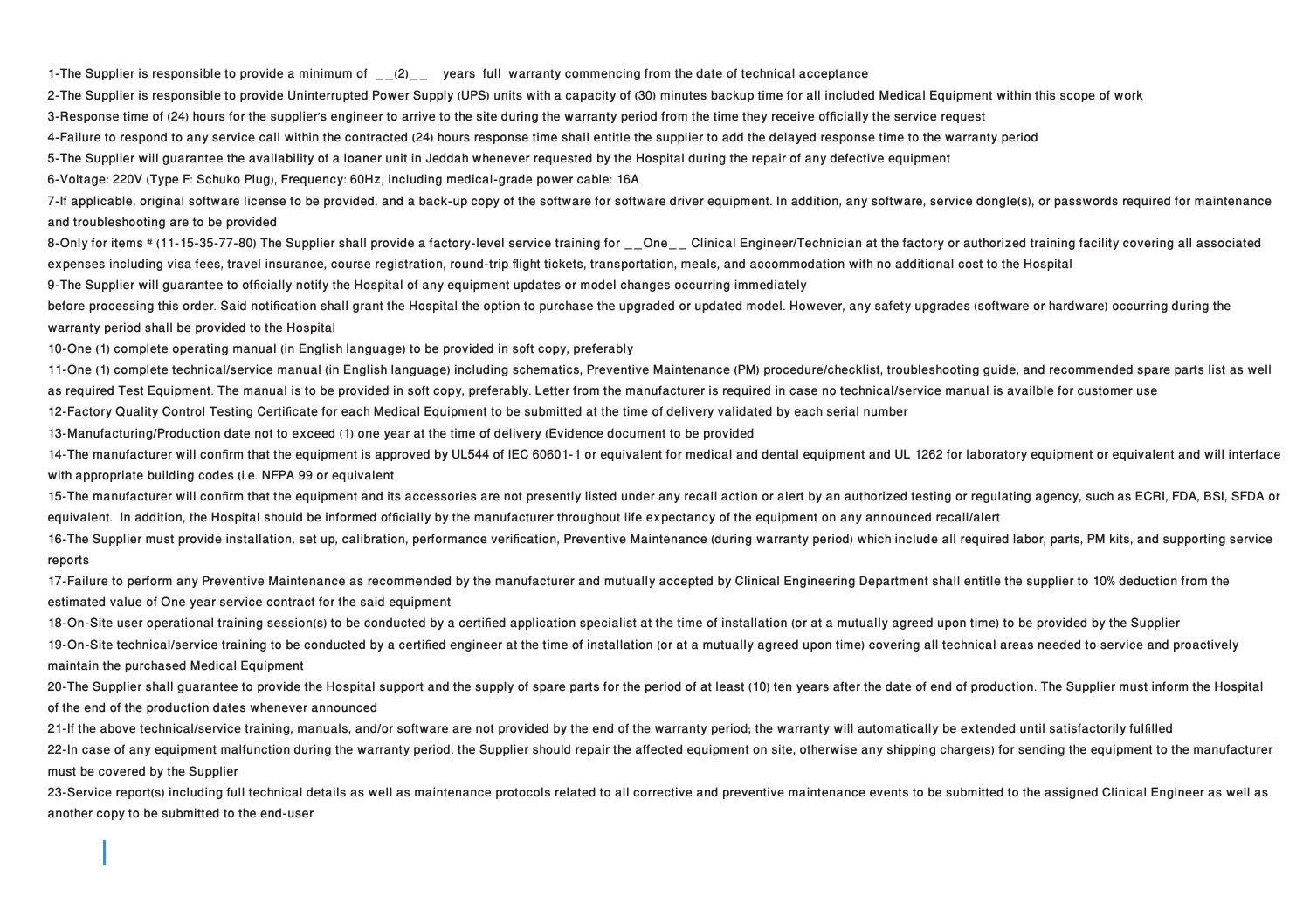24-No defective spare parts to be stored inside any technical room, control room, exam room or within any Hospital premises & must be claimed for withdrawal officially through the assigned Clinical Engineer for further security gate pass processing

25-Entrance of spare parts, accessories or tools needs to be arranged proactively with the assigned Clinical Engineer prior to bringing them to the Hospital premises

26-Only trained and certified service engineer(s) are allowed to troubleshoot and maintain KFSH&RC equipment noting that on-the-iob trainees are not allowed to maintain KFSH&RC equipment without proper physical supervision via the Supplier's trained/certified service engineer(s) after granting the required approval from Clinical Engineering Department (Training certificate(s) to be provided at the time of delivery

27-All used Test Equipment must be having a valid calibration certification for servicing all KFSH&RC equipment

28-Servicing KFSH&RC equipment must be conducted by the main Supplier & any secondary or sub-contractor shall not be accepted without official approval from Clinical Engineering Department

29-Suppliers' service engineers must dress properly and wear their valid ID badges at all times on-site

30-Suppliers' service engineers must use all applicable safety Personal Protective Equipment (PPE) when performing any corrective or preventive maintenance work on-sit

31-Suppliers' service engineers are obliged to perform their work in extreme safety manner taking into considerations the safety of patients, staff & themselves when performing any maintenance task within any Hospital premises

32-Suppliers' service engineers are obliged to directly communicate with the assigned Clinical Engineer only for all technical-related matters strictly refraining from communicating directly with end-users, taking permission from the assigned Clinical Engineer before starting the requested iob as well as updating him/her with the progress status details of any maintenance task being performed on-site or remotely

33-Suppliers' service engineers are obliged to update both the assigned Clinical Engineer as well as the concerned end-user before leaving the site (upon job completion or temporary job suspending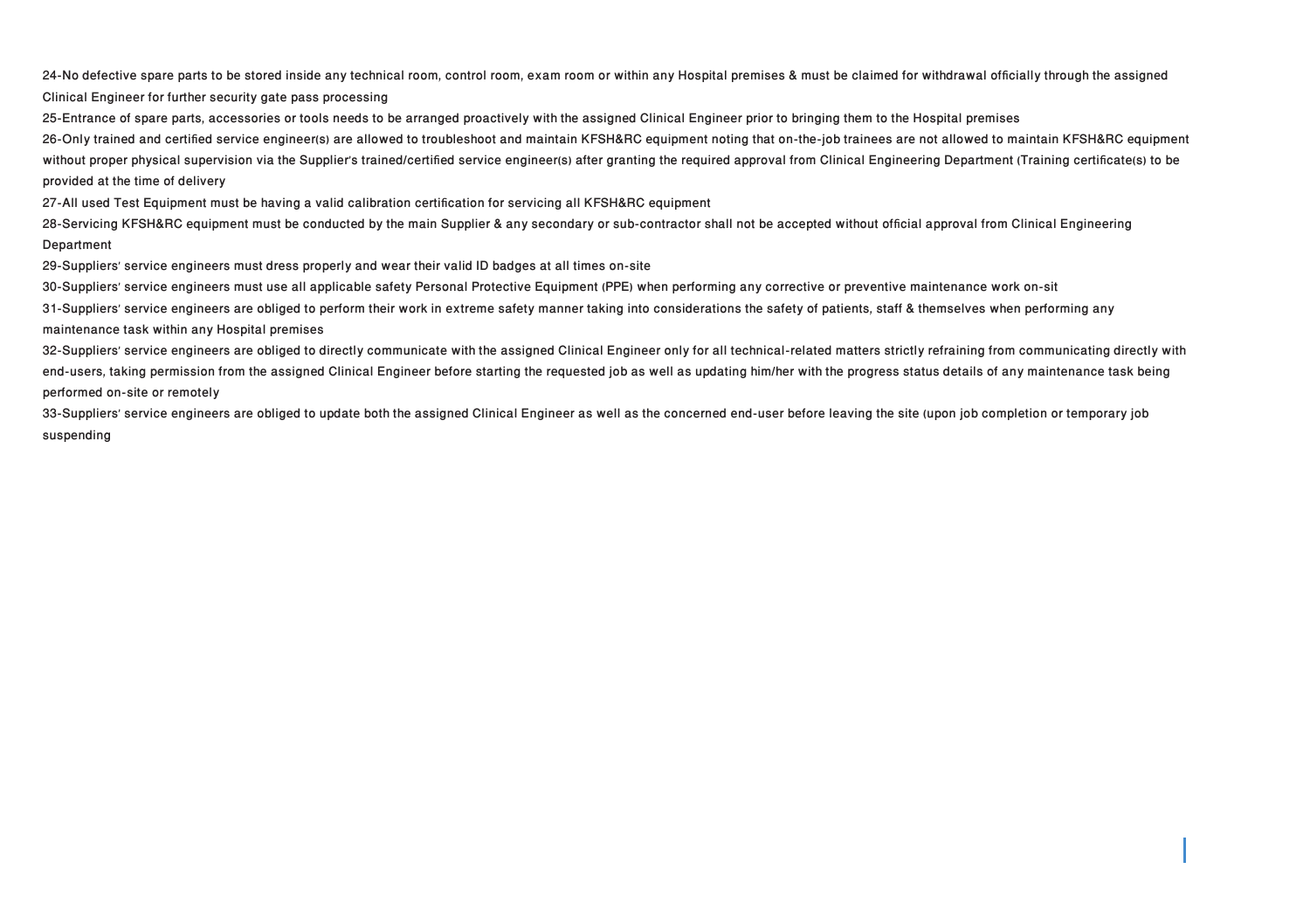| Healthcare Information Technology Affairs (HITA)<br><b>TECHNICAL REQUIREMENTS</b> |              |                                                                                                                                                                                                                                                                                                                                                                                                                                                                                    |          |                     |           |                     |          |
|-----------------------------------------------------------------------------------|--------------|------------------------------------------------------------------------------------------------------------------------------------------------------------------------------------------------------------------------------------------------------------------------------------------------------------------------------------------------------------------------------------------------------------------------------------------------------------------------------------|----------|---------------------|-----------|---------------------|----------|
| category                                                                          | Requirements |                                                                                                                                                                                                                                                                                                                                                                                                                                                                                    | Quantity | Meet<br>Requirement |           | <b>Deliverables</b> | Comments |
|                                                                                   |              |                                                                                                                                                                                                                                                                                                                                                                                                                                                                                    |          | Yes                 | <b>No</b> |                     |          |
| 1. Medical Devices Integration with Existing IT Systems                           | 1.1<br>1.2   | Confirm your proposal contains all<br>necessary hardware, software and<br>professional services to integrate your<br>proposed device (inbound and<br>outbound) to existing KFSH&RC clinical<br>applications to include:<br>1.1.1<br>Radiology System (PACS)<br>1.1.2<br>Other Systems as Identified<br>during the RFP evaluation<br>process.<br>The professional fee and any required<br>license of PACS solution and any other<br>third party should be included in the<br>offer. |          |                     |           |                     |          |
|                                                                                   | 1.3<br>1.4   | The vendor is responsible to<br>communicate with and any other<br>vendor for any technical interface<br>discussion, capability, feasibility and<br>data exchange in order to meet any<br>functionality requested in the RFP.<br>Modality must be able to connect to<br>the PACS an send the images to the                                                                                                                                                                          |          |                     |           |                     |          |
|                                                                                   |              | server as DICOM                                                                                                                                                                                                                                                                                                                                                                                                                                                                    |          |                     |           |                     |          |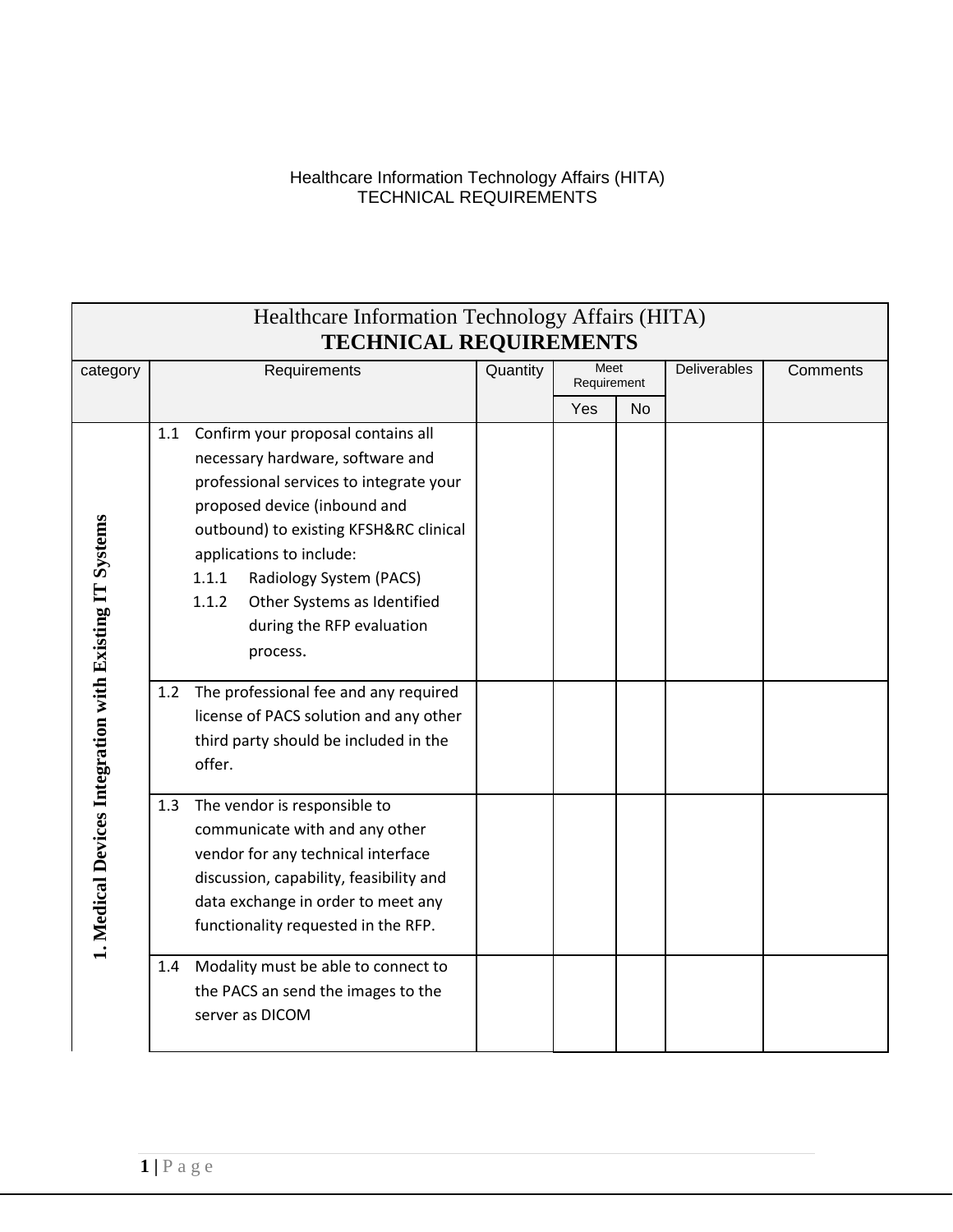|                                                     | Should have the MPPS feature to be<br>1.5<br>able to send live status of the<br>procedure.                                                                                                                                                                                                                     |           |  |     |  |
|-----------------------------------------------------|----------------------------------------------------------------------------------------------------------------------------------------------------------------------------------------------------------------------------------------------------------------------------------------------------------------|-----------|--|-----|--|
|                                                     | Can calculate the Radiation dose and<br>1.6<br>send a report to the radiation<br>designated server.                                                                                                                                                                                                            |           |  |     |  |
|                                                     | USB port and CD Drive is important for<br>1.7<br>any                                                                                                                                                                                                                                                           |           |  |     |  |
|                                                     | If the modality is portable, must have<br>1.8<br>Wi-Fi and network ports.                                                                                                                                                                                                                                      |           |  |     |  |
| 2. Minimum Network<br>Requirements                  | For every project vendor should<br>2.1<br>provide the network equipment<br>according to the KFSH&RC standard<br>(switch SFP, fiber cable etc. ) and any<br>extra cabling needed.                                                                                                                               |           |  |     |  |
|                                                     | The vendor shall provide a network<br>2.2<br>engineer with sufficient skills to<br>implement and support the solution.                                                                                                                                                                                         |           |  |     |  |
| <b>Operations Requirement</b>                       | 3.1 Any client software must be supported<br>for Microsoft Windows 7 with IE8 and<br>up to the latest Microsoft Windows<br>Client Platform , Service Pack & Internet<br>Explorer (Windows 8.1 with IE11)                                                                                                       | <b>NA</b> |  | Yes |  |
| 3. IT Infrastructure Technical, Secur<br>Capacity & | 3.2 The software tool must have a mobile<br>version for different smart phones (e.g.<br>latest iOS, Android & Windows Phone<br>versions) that enable the users to<br>connect to the project server in order to<br>view and update projects status as well<br>as the most important details of the<br>projects. | <b>NA</b> |  | Yes |  |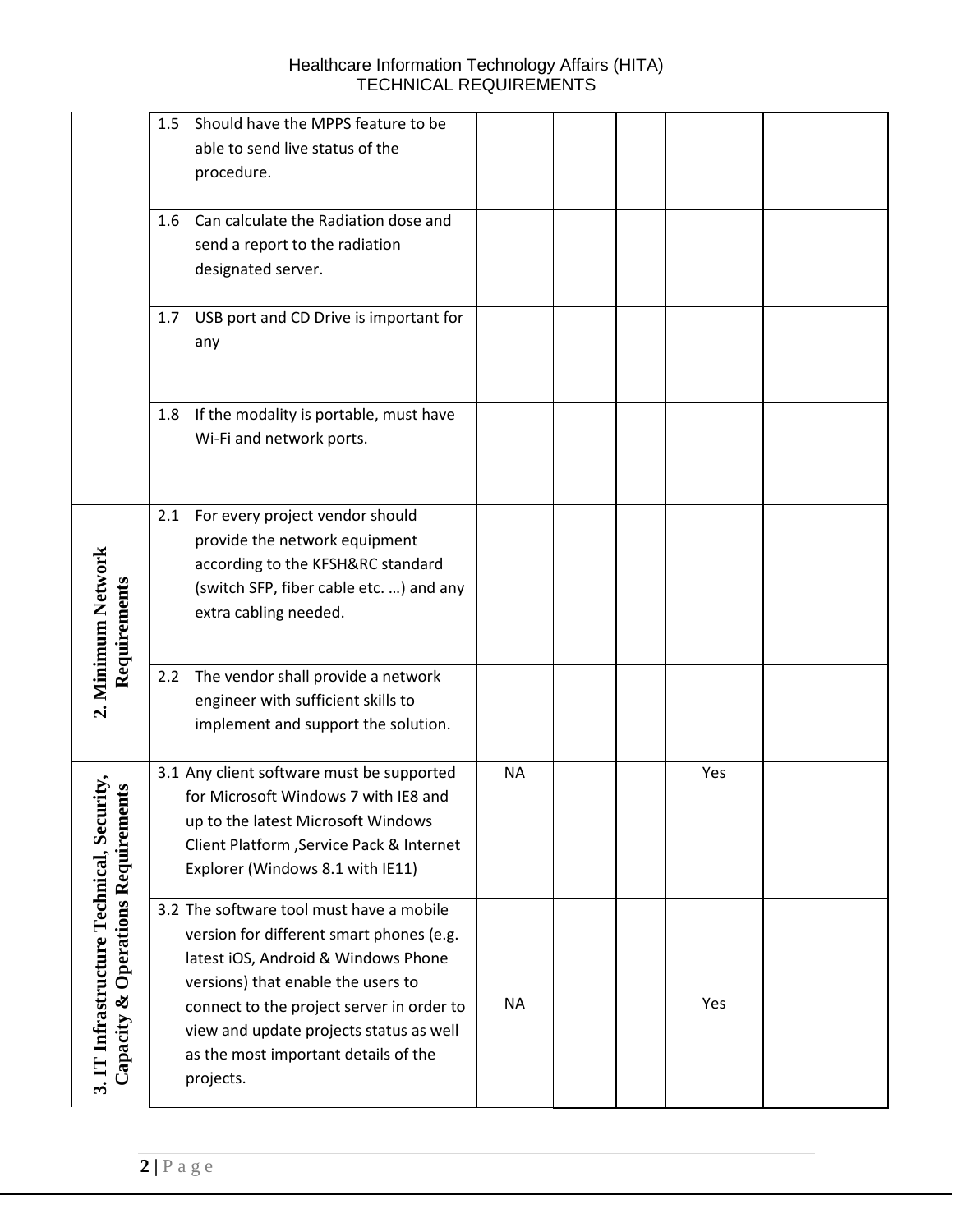| 3.3 Vendor must provide all the required                                 | As        |  | Yes |  |
|--------------------------------------------------------------------------|-----------|--|-----|--|
| servers hardware for the solution. All                                   | required  |  |     |  |
| servers & data storage should fall under                                 | by the    |  |     |  |
| the hospital standard hardware                                           | solution  |  |     |  |
| specification and maintenance support                                    | design    |  |     |  |
| and should be consolidated into the                                      |           |  |     |  |
| existing virtual infrastructure, the                                     |           |  |     |  |
| number of the provided servers must                                      |           |  |     |  |
| count and cater for the two main                                         |           |  |     |  |
| datacenters of KFSHRC in Riyadh (i.e.                                    |           |  |     |  |
| East Datacenter and West Datacenter)                                     |           |  |     |  |
| which are connected with a dedicated                                     |           |  |     |  |
| and high-speed dark fiber link, both                                     |           |  |     |  |
| datacenters are acting as disaster                                       |           |  |     |  |
| recovery datacenter for each other,                                      |           |  |     |  |
| vendor should also consider the Jeddah                                   |           |  |     |  |
| branch of the hospital as a large branch                                 |           |  |     |  |
| which also has a connected medium-                                       |           |  |     |  |
| size datacenter. The branches are                                        |           |  |     |  |
| connected through IP-VPN WAN link.                                       |           |  |     |  |
| Note: See the appendix for the standard VM<br>host server specs required |           |  |     |  |
| 3.4 KFSHRC's standard server consolidation                               | As        |  | Yes |  |
| ratio for VM hosting is 5:1 (5x Virtual                                  | required  |  |     |  |
| Servers per Single Standard Host),                                       | by the    |  |     |  |
| therefore vendor must adhere to this                                     | solution  |  |     |  |
| standard and provide the required                                        | design    |  |     |  |
| number of hosts based on this standard                                   |           |  |     |  |
| and based on the total number of VMs                                     |           |  |     |  |
| required for the solution                                                |           |  |     |  |
|                                                                          |           |  |     |  |
| Note: See the appendix for the standard VM                               |           |  |     |  |
| host server specs required                                               |           |  |     |  |
| 3.5 Vendor shall conduct a site visit "if                                | <b>NA</b> |  | No  |  |
| required" in order to gather more                                        |           |  |     |  |
| information and have a better                                            |           |  |     |  |
| understanding of the existing technical                                  |           |  |     |  |
| infrastructure                                                           |           |  |     |  |
|                                                                          |           |  |     |  |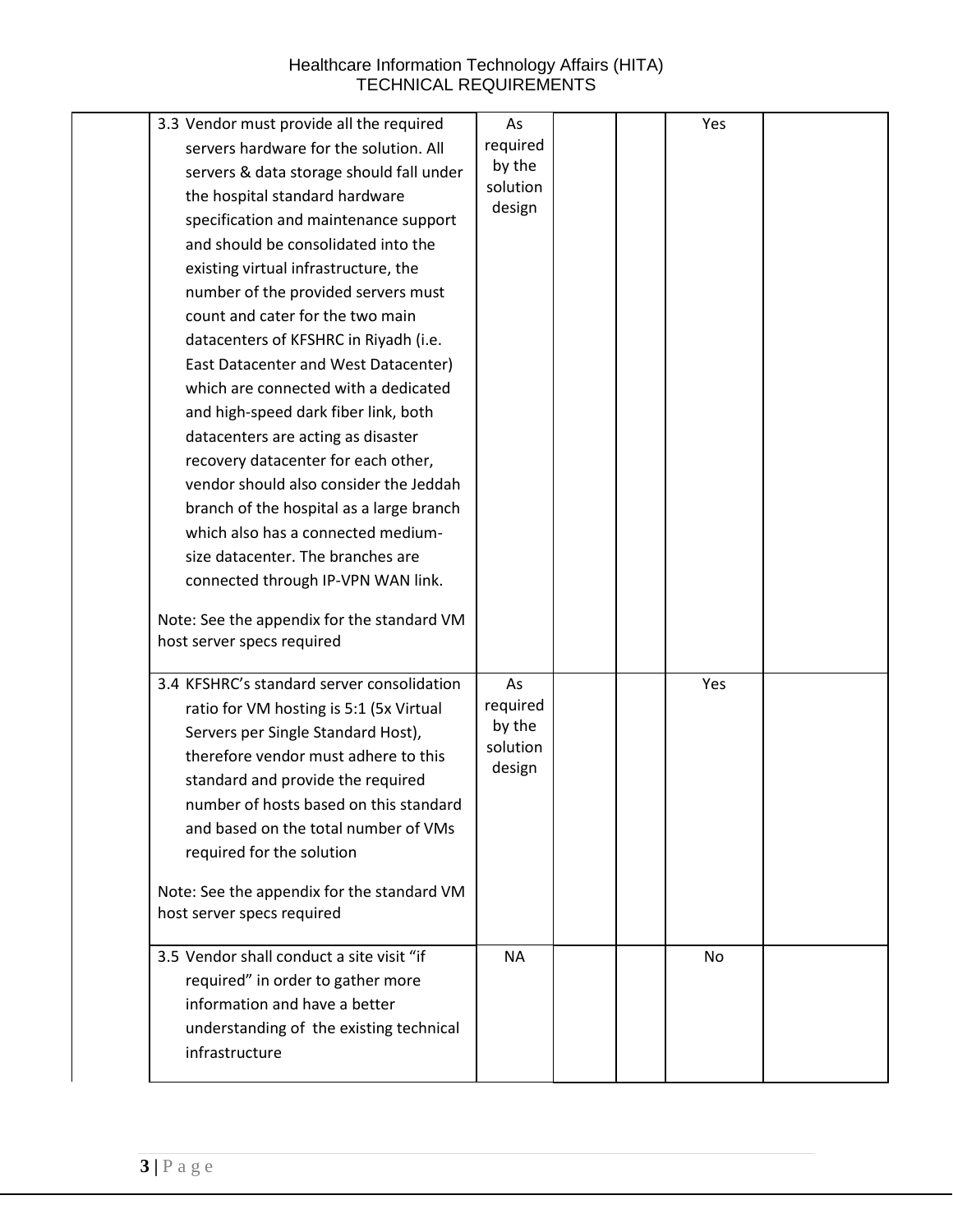| 3.6 All servers provisioning required for the<br>project should be virtual-based servers<br>running on VM vSphere ESX 5.1x and be<br>part of the hospital's private cloud<br>resources pool and its Data Center<br>standard Vmware vSphere 5x ESX<br>license must be provided with each host<br>server.                                                                                                                                                                                                                                                                                                                                                                                                                                                                                          | As<br>required<br>by the<br>solution<br>design |  | Yes |  |
|--------------------------------------------------------------------------------------------------------------------------------------------------------------------------------------------------------------------------------------------------------------------------------------------------------------------------------------------------------------------------------------------------------------------------------------------------------------------------------------------------------------------------------------------------------------------------------------------------------------------------------------------------------------------------------------------------------------------------------------------------------------------------------------------------|------------------------------------------------|--|-----|--|
| 3.7 Vendor must provide Vmware vSphere<br>ESX 5.1 license for each host server<br>(vSphere 5.1 Enterprise Plus)                                                                                                                                                                                                                                                                                                                                                                                                                                                                                                                                                                                                                                                                                  | Equal to<br>the no.<br>of host<br>servers      |  | Yes |  |
| 3.8 Vendor must provide Vmware Site<br>Recovery Manager (SRM) license for<br>each virtual server in order to be<br>protected by the multi datacenter of<br><b>KFSHRC</b>                                                                                                                                                                                                                                                                                                                                                                                                                                                                                                                                                                                                                         | Equal to<br>the no.<br>of host<br>servers      |  | Yes |  |
| 3.9 hospital standard is to use Active\Active<br>architectural design across the two<br>datacenters (in Riyadh) in order to The<br>achieve full high availability plan,<br>however in case of having a valid<br>technical reason to use one datacenter<br>as active at a time then SRM is the<br>hospital standard approach for<br>providing disaster recovery plan for<br>VMs.<br>In case server virtualization is not<br>supported by the vendor, then the<br>vendor must provide a "Disaster<br>Recovery" solution using the existing<br>infrastructure and equivalent to the<br>current business continuity accepted<br>values, the solution must include all the<br>hardware, software, licenses & services<br>In all cases, SRM licenses are still a<br>requirement that must be provided. | As<br>required<br>by the<br>design             |  | Yes |  |
| If the application is using<br>3.10<br>client\server computing model, then                                                                                                                                                                                                                                                                                                                                                                                                                                                                                                                                                                                                                                                                                                                       | <b>NA</b>                                      |  | Yes |  |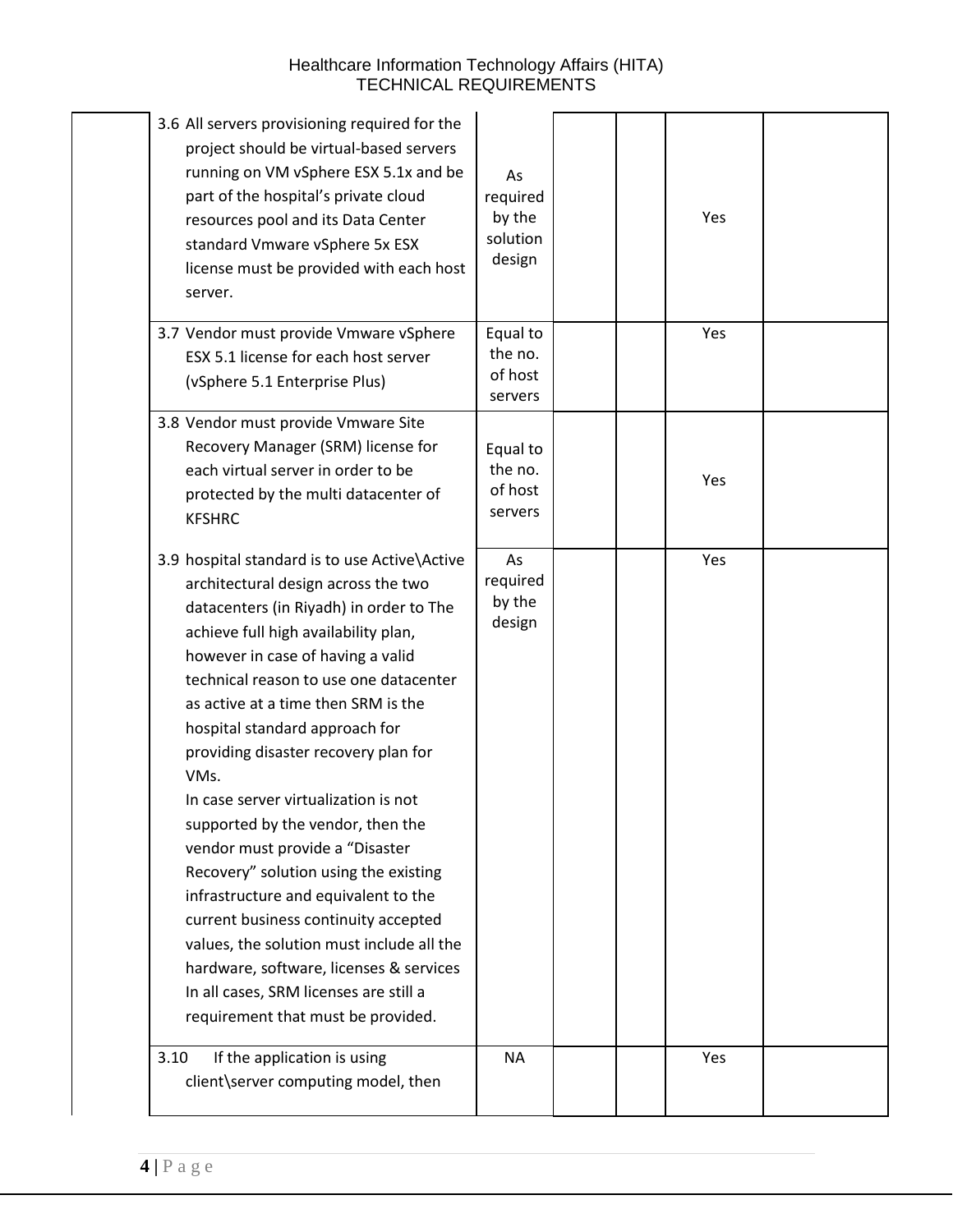| the client software must run on a thin<br>client model (i.e. Server based<br>computing model running on the<br>existing Citrix XenApp environment<br>while users are using either XenDesktop<br>VDI's thin client or regular desktop<br>computer), this is for the ease of access<br>and client deployment. KFSHRC is using<br>Citrix XenApp 6.5 infrastructure for the<br>whole hospital users, and Citrix<br>XenDesktop 7 as a VDI solution for part<br>of the hospital users. |                                                                                         |  |     |  |
|----------------------------------------------------------------------------------------------------------------------------------------------------------------------------------------------------------------------------------------------------------------------------------------------------------------------------------------------------------------------------------------------------------------------------------------------------------------------------------|-----------------------------------------------------------------------------------------|--|-----|--|
| "If Applicable", Full Integration with<br>3.11<br>the hospital's "Unified<br>Communications" solution (Microsoft<br>UC using Lync 2013 & Outlook 2013)<br>where the healthcare providers can<br>communicate from within the internal<br>application interface with any hospital's<br>healthcare provider employee using the<br>MS. Lync platform                                                                                                                                 | As<br>required<br>by the<br>design                                                      |  | Yes |  |
| Vendor must provide all the servers<br>3.12<br>Operating Systems Licenses for each<br>server instance.<br>For Microsoft OS, licenses must be<br>provided with software assurance (SA)<br>and must be enrolled under KFSHRC's<br>running licensing agreement                                                                                                                                                                                                                      | As<br>required<br>by the<br>solution<br>design<br>and the<br>total no.<br>of<br>servers |  | Yes |  |
| Any other required Microsoft<br>3.13<br>licenses (such as SQL, SharePoint  etc.)<br>must be provided with software<br>assurance (SA) and must be enrolled<br>under the KFSHRC's running licensing<br>agreement                                                                                                                                                                                                                                                                   | As<br>required<br>by the<br>solution<br>design<br>and the<br>total no.<br>of<br>servers |  | Yes |  |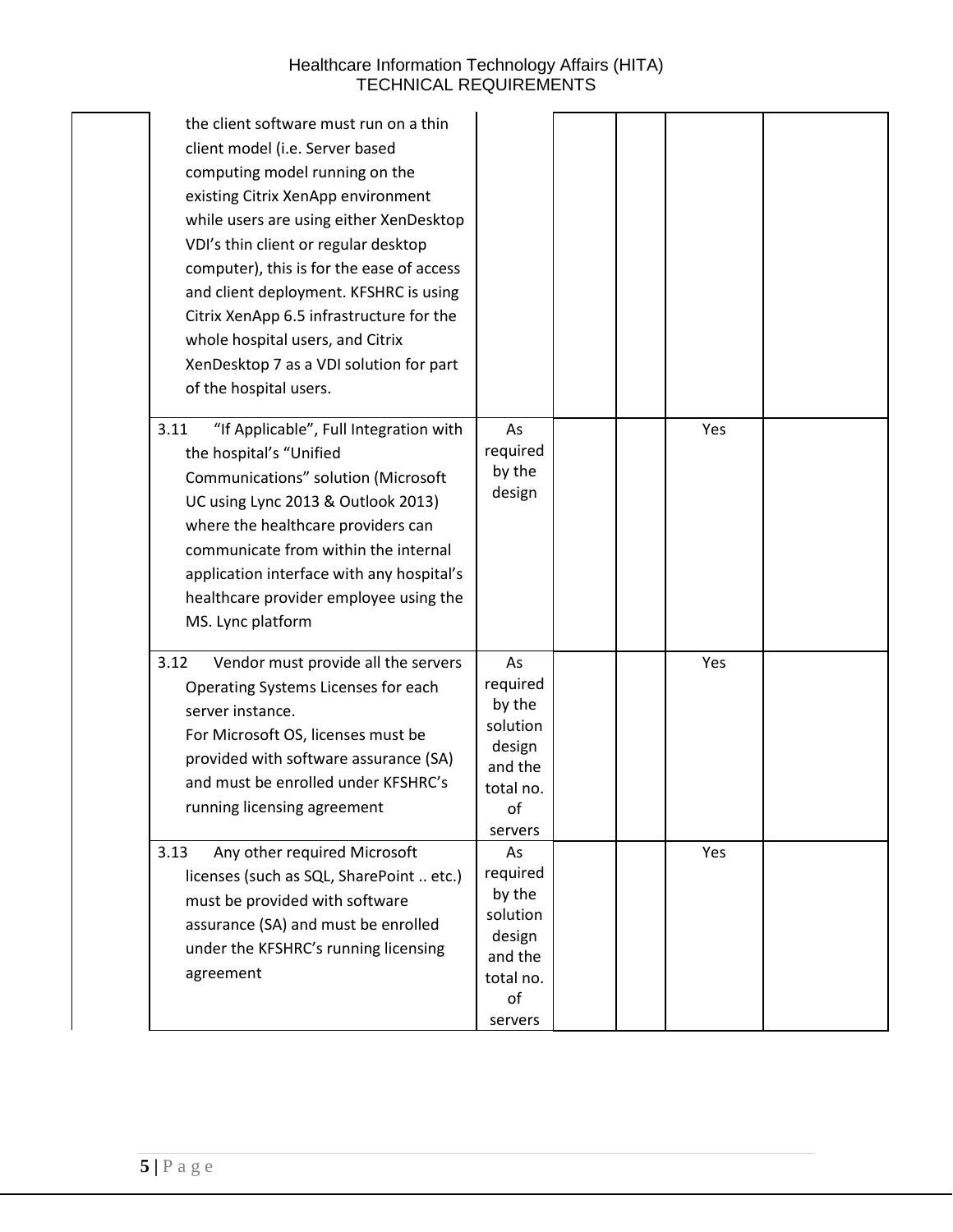| <b>NA</b> | Yes |  |
|-----------|-----|--|
| 3 Years   | Yes |  |
| 3 Years   | Yes |  |
| <b>NA</b> | Yes |  |
| <b>NA</b> | Yes |  |
| <b>NA</b> | Yes |  |
|           |     |  |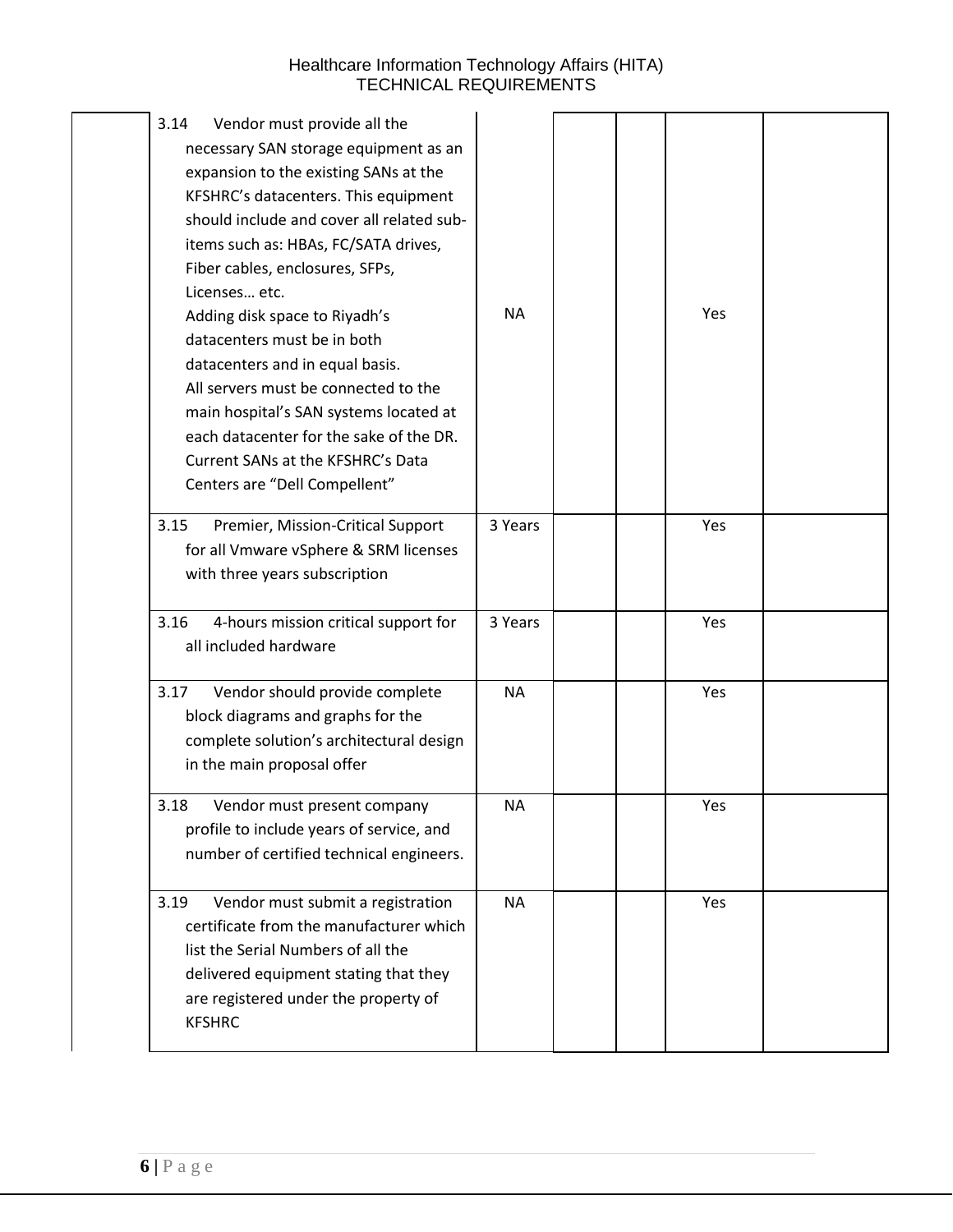| Vendor must submit a warranty<br>3.20<br>certificate from the manufacturer which<br>list the Serial Numbers of all delivered<br>items stating the requested warranty<br>with specifying of the warranty end-<br>date                                                                                                                                            | <b>NA</b> |  | Yes |  |
|-----------------------------------------------------------------------------------------------------------------------------------------------------------------------------------------------------------------------------------------------------------------------------------------------------------------------------------------------------------------|-----------|--|-----|--|
| 3.21<br>All Power cords must meet Hospital<br><b>Standard Cords &amp; Plugs</b>                                                                                                                                                                                                                                                                                 | <b>NA</b> |  | Yes |  |
| Hardware adherence to KFSHRC<br>3.22<br>server computing infrastructure<br>standards.                                                                                                                                                                                                                                                                           | <b>NA</b> |  | Yes |  |
| Full integration with the hospital<br>3.23<br>Active Directory Domain 2012 & LDAP,<br>hence users' authentication and<br>password management must follow the<br>same hospital's IT policy. Users should<br>use their AD user name and password in<br>order to login to the proposed<br>applications and reduce the number of<br>passwords they need to remember | <b>NA</b> |  | Yes |  |
| If support agreement requires KFSH<br>3.24<br>to grant remote access to the supplier's<br>support team, then the both the<br>supplier's support team and the vendor<br>must provide the full information about<br>the support team as required by KFSH<br>and sign the "Non-Disclosure<br>Agreement (NDA) document"                                             | <b>NA</b> |  | Yes |  |
| 3.25<br>All new system servers must be<br>configured for events audit recording<br>and comply with the KFSH policy and<br>procedure. System must be capable to<br>maintain at least one (1) year audit<br>history.                                                                                                                                              | <b>NA</b> |  | Yes |  |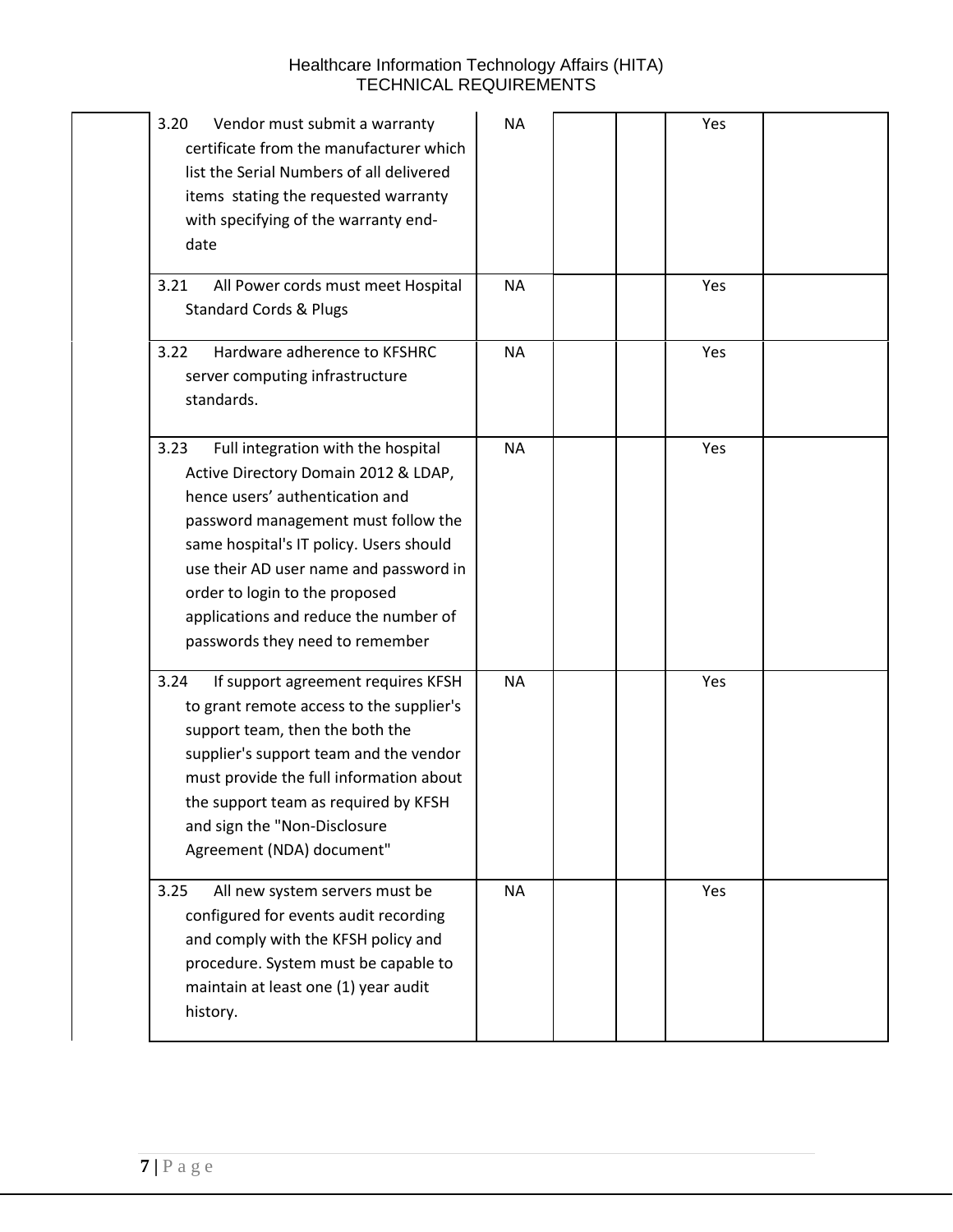| 3.26<br>All information and data exchange<br>of the system must be encrypted and<br>secured                                                                                                                                                                                                                                                                                                                                                                                    | <b>NA</b> | Yes |  |
|--------------------------------------------------------------------------------------------------------------------------------------------------------------------------------------------------------------------------------------------------------------------------------------------------------------------------------------------------------------------------------------------------------------------------------------------------------------------------------|-----------|-----|--|
| 3.27<br>All system servers must be<br>protected by the hospital standard Anti-<br>virus and malware protection software<br>with compliance to the hospital's Anti-<br>Virus configuration standards and to<br>provide any specific documented<br>configuration requirements explaining<br>the recommended settings (like the<br>data sharing scanning and exclusion of<br>any file type or folders scanning).<br>KFSHRC's current standard is Symantec<br>End-Point-Protection | <b>NA</b> | Yes |  |
| 3.28<br>Vendor must provide a proper<br>complete test environment for testing<br>and validating any updates\changes<br>before applying on the production<br>environment                                                                                                                                                                                                                                                                                                        | <b>NA</b> | Yes |  |
| All system servers must be fully<br>3.29<br>updated with the latest and certified<br>security updates, vendor should provide<br>KFSH with regular updates flashes and<br>newspapers as part of the warranty and<br>support agreement in order for KFSH to<br>apply the necessary updates on timely<br>manner                                                                                                                                                                   | <b>NA</b> | Yes |  |
| 3.30<br>Vendor and support team must<br>provide KFSH with monthly reports<br>about all the opened incidents and<br>actions taken about each, reports<br>should also contain preventive<br>maintenance recommendations in order<br>to prevent such incidents from<br>happening again                                                                                                                                                                                            | <b>NA</b> | Yes |  |
| 3.31<br>All system services must be<br>protected with Disaster Recovery plan                                                                                                                                                                                                                                                                                                                                                                                                   | NA        | Yes |  |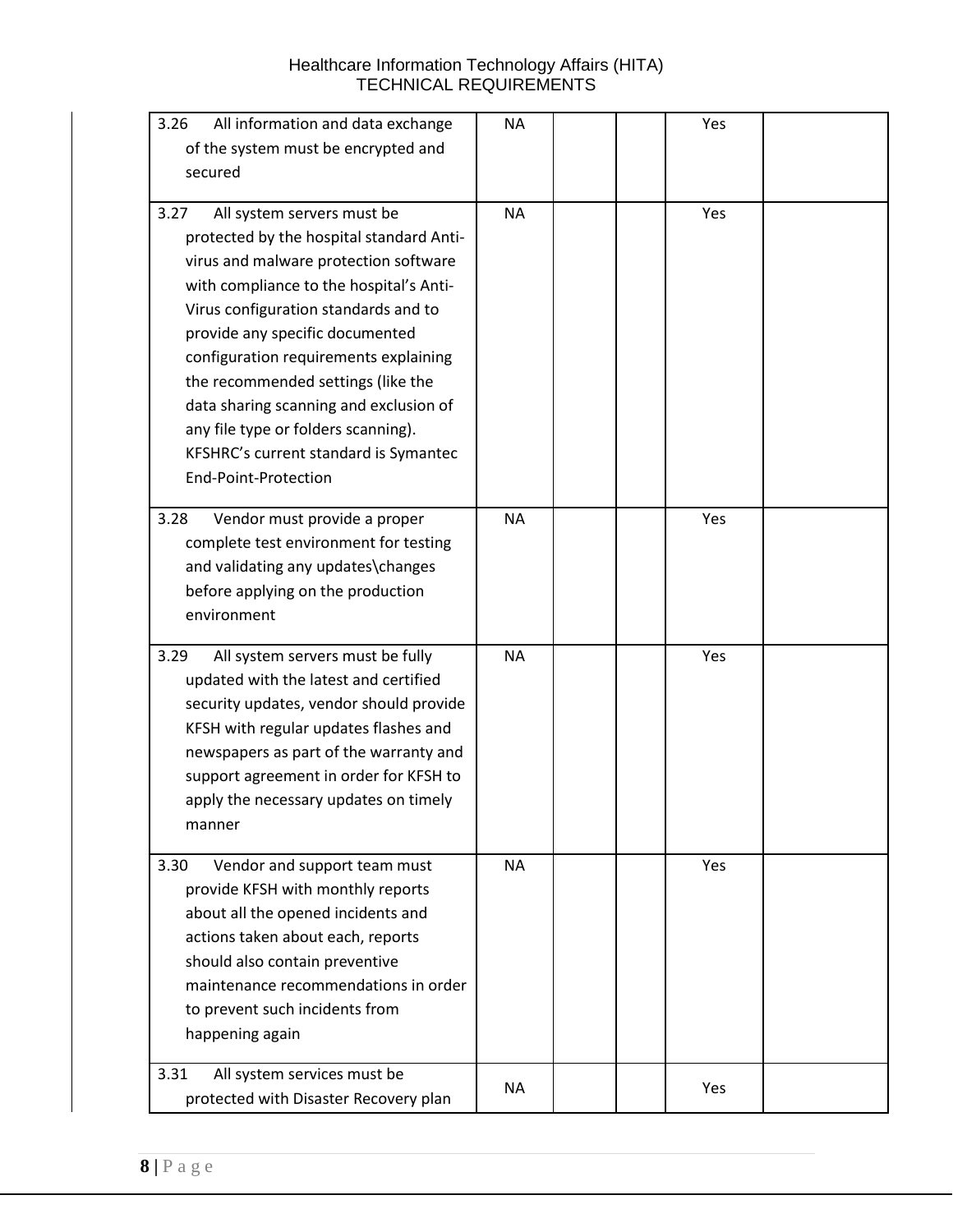| using KFSHRC's existing and connected<br>datacenters for data replication.<br>RTO & RPO must be set in agreement<br>with the business owners                                                                                                                                                                                                                                                                           |           |     |  |
|------------------------------------------------------------------------------------------------------------------------------------------------------------------------------------------------------------------------------------------------------------------------------------------------------------------------------------------------------------------------------------------------------------------------|-----------|-----|--|
| All system servers and data must be<br>3.32<br>configured for proper backup plan using<br>the existing KFSHRC's IT Backup<br>technology and tools, the plan should<br>consider the retrieval of the data on<br>timely manner without breaking the<br>RPO. The hospital currently is using<br>"Veeam Backup and Replication" for the<br>virtual servers backup, while using TSM<br>backup for other physical servers.   | <b>NA</b> | Yes |  |
| <b>KFSH Standard Operations and</b><br>3.33<br>Asset Control procedures must be<br>applied to the new system servers, this<br>include the installation & configuration<br>of the System Center Operations<br>Manager, System Center Configuration<br>Manager & Performance Guard agents.<br>Vendor must provide any available<br>management packs for those operations<br>& Monitoring systems as part of the<br>scope | <b>NA</b> | Yes |  |
| Vendor must conduct a business<br>3.34<br>study for the system capacity and data<br>growth expectation according to the<br>current users and the environment's<br>criticality and capacity requirements,<br>initial configuration shall cover and<br>protect for three (3) years growth as<br>minimum                                                                                                                  | <b>NA</b> | Yes |  |
| Vendor should provide training for<br>3.35<br>IT staff to support the overall technical<br>operations of the system including<br>system/device interfaces and be                                                                                                                                                                                                                                                       | <b>NA</b> | Yes |  |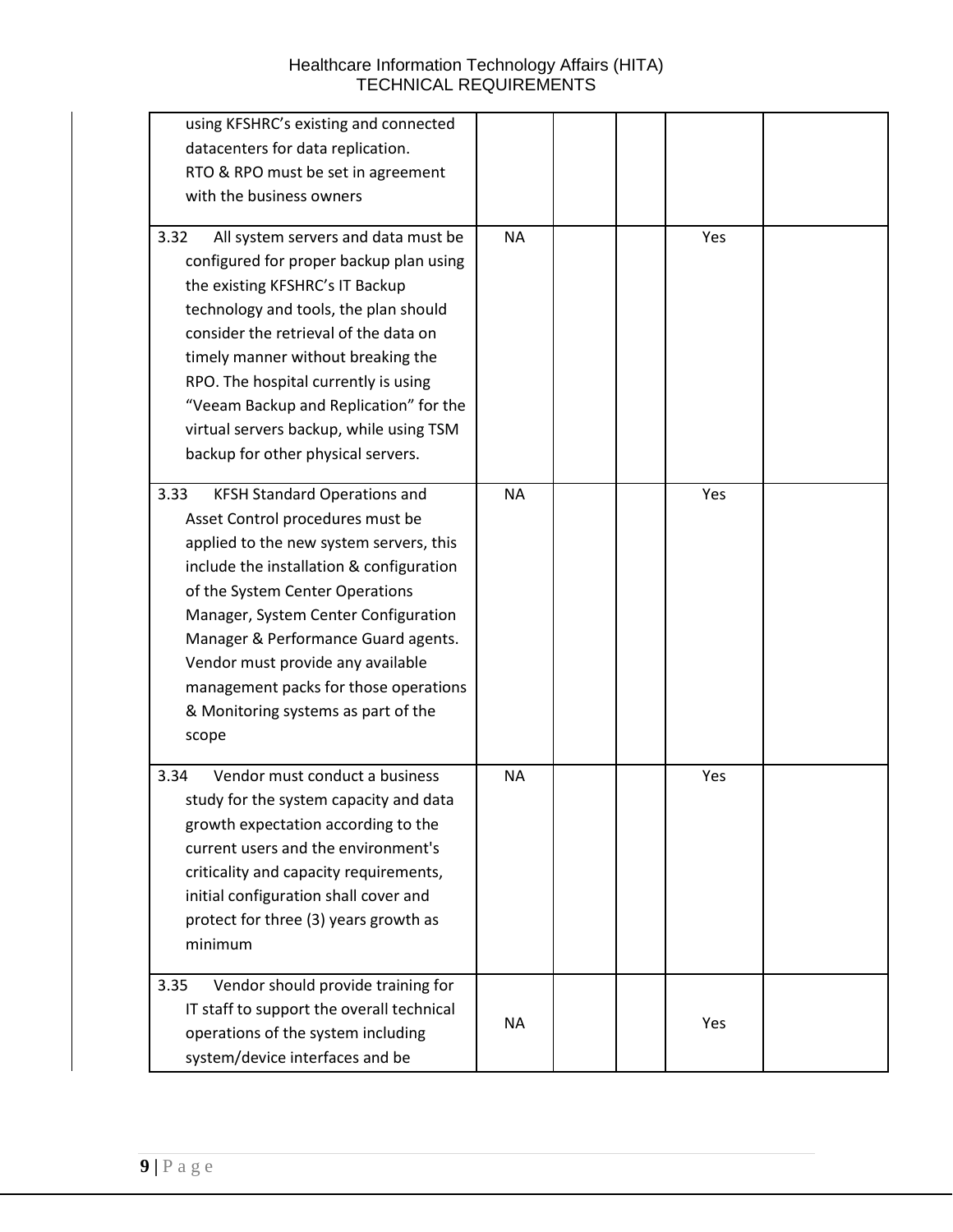| equipped to liaise with end users and       |           |     |  |
|---------------------------------------------|-----------|-----|--|
| contractor's support team                   |           |     |  |
|                                             |           |     |  |
|                                             |           |     |  |
| Vendor should provide all technical<br>3.36 |           |     |  |
| manuals including diagrams and charts       | <b>NA</b> | Yes |  |
| of the overall solution                     |           |     |  |
|                                             |           |     |  |
| 3.37<br>Servers Operating System should be  |           |     |  |
| setup updated by the vendor and must        | <b>NA</b> | Yes |  |
| be configured as part of the Hospital's     |           |     |  |
| domain directory                            |           |     |  |
| 3.38<br>Vendor must design and implement    |           |     |  |
| the solution using in-premises (Private     |           |     |  |
| Cloud Enabled) architecture and             |           |     |  |
| protected by the multiple datacenters       |           |     |  |
| of the hospital for High-Availability and   |           |     |  |
| Disaster Recovery Planning, allowing the    | <b>NA</b> | Yes |  |
| hospital to commercialize the solution      |           |     |  |
| as public cloud provider in the future.     |           |     |  |
|                                             |           |     |  |
|                                             |           |     |  |
|                                             |           |     |  |
|                                             |           |     |  |

#### **Appendix-A**

### **Standard Server's Hardware Specs (Y2015):**

- $\triangleright$  Blade Form Server
- > 2x Intel Xeon E5 v3 2.3GHz, 45M Cache, 18C/36T Processor
- $\geq$  256 GB DIMM Memory configured for "Optimum Performance" and scalable for upgrading up to 512 GB without the need to replace memory (i.e. Add-On).
- $\triangleright$  RAID controller that supports the following:
	- Highest performance demand
	- PCIe Gen 3.0
	- 2GB, 72-bit, 1866 Mhz Non-Volatile cache
	- Supports RAID levels 0, 1, 5, 6, 10, 50 and 60 as well as "Pass-Thru" mode
	- Dual core PowerPC CPU
	- Increases IOPS performance with Solid State Drives (SSDs) utilizing FastPath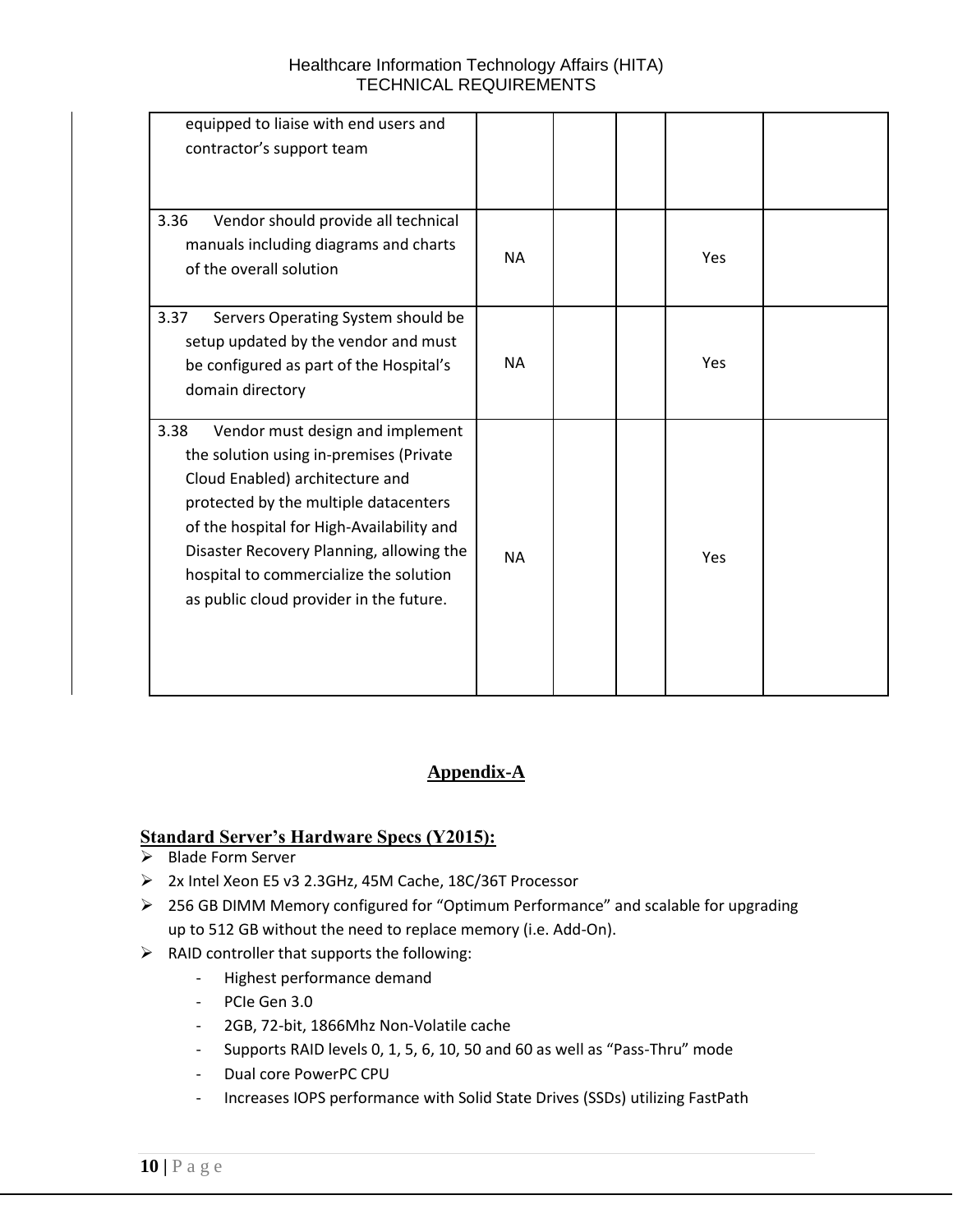- Ideal for configuring external storage enclosures with high-performance hard drives
- $\geq$  2x 300GB 15k RPM SAS 6Gpbs 2.5" Hot-Plug HD
- $\triangleright$  Internal SD Module with 16GB SD Card
- $\triangleright$  Backlpane compatibility with Dell M1000e enclosure (used in the hospital to host Dell M610\620 Blade Servers)
- $\geq$  2x Qlogic Dual-Port 16GB, Fiber Channel HBA adapter
- $\triangleright$  2x Intel x520-k Dual port 10Gb KR Blade Network Daughter Card
- $\geq$  2CPU Vmware vSphere 5.1 Enterprise Plus with 3Years subscription
- $\triangleright$  1x 25 Vmware SRM License with 3Years subscription
- $\triangleright$  3x Years 4hr Mission Critical Hardware Support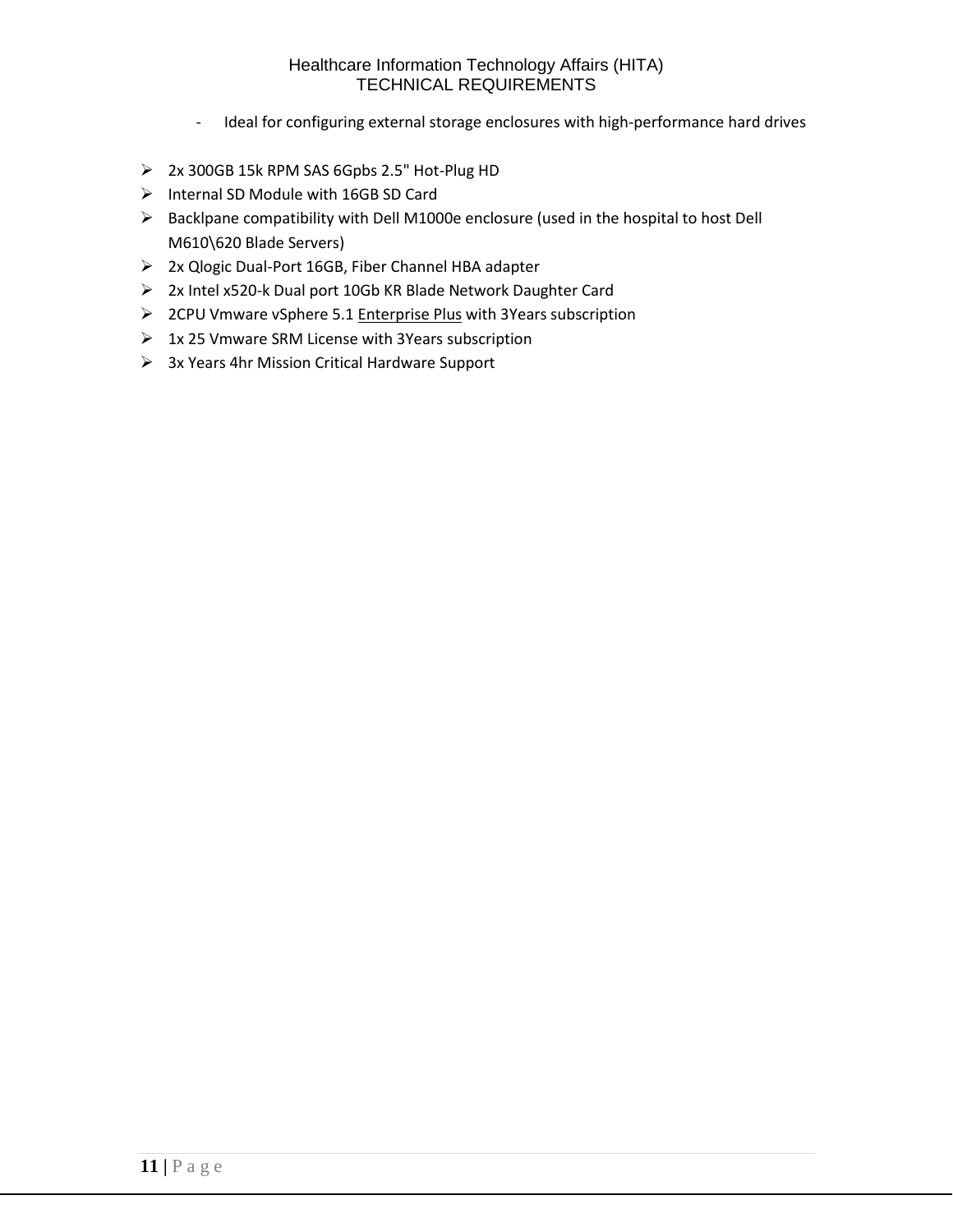Dear Vendor.

With reference to the attached Urgent Medical Equipment, we would like to inform that along with your proposal you are kindly requested to include all relevant documents for the product supplied:

#### **List of Documents for submittal**

1-Proposal EXCEL SHEET: Must complete the enclosed excel spreadsheet with all relevant data (make sure not to amend the provided sheet). (format excel spheets fill the file without any edit)

2-**Proposal PDF SHEET**: Please also print the excel sheet in PDF format to ensure the integrity of the information. which should also be signed and stamped.

13- (Catalog) for each quoted item Please indicate the NAME & SN & NUPCO product code number in the heading of the catalogue. (see figure one below)

please don't sent unnecessary catalogue